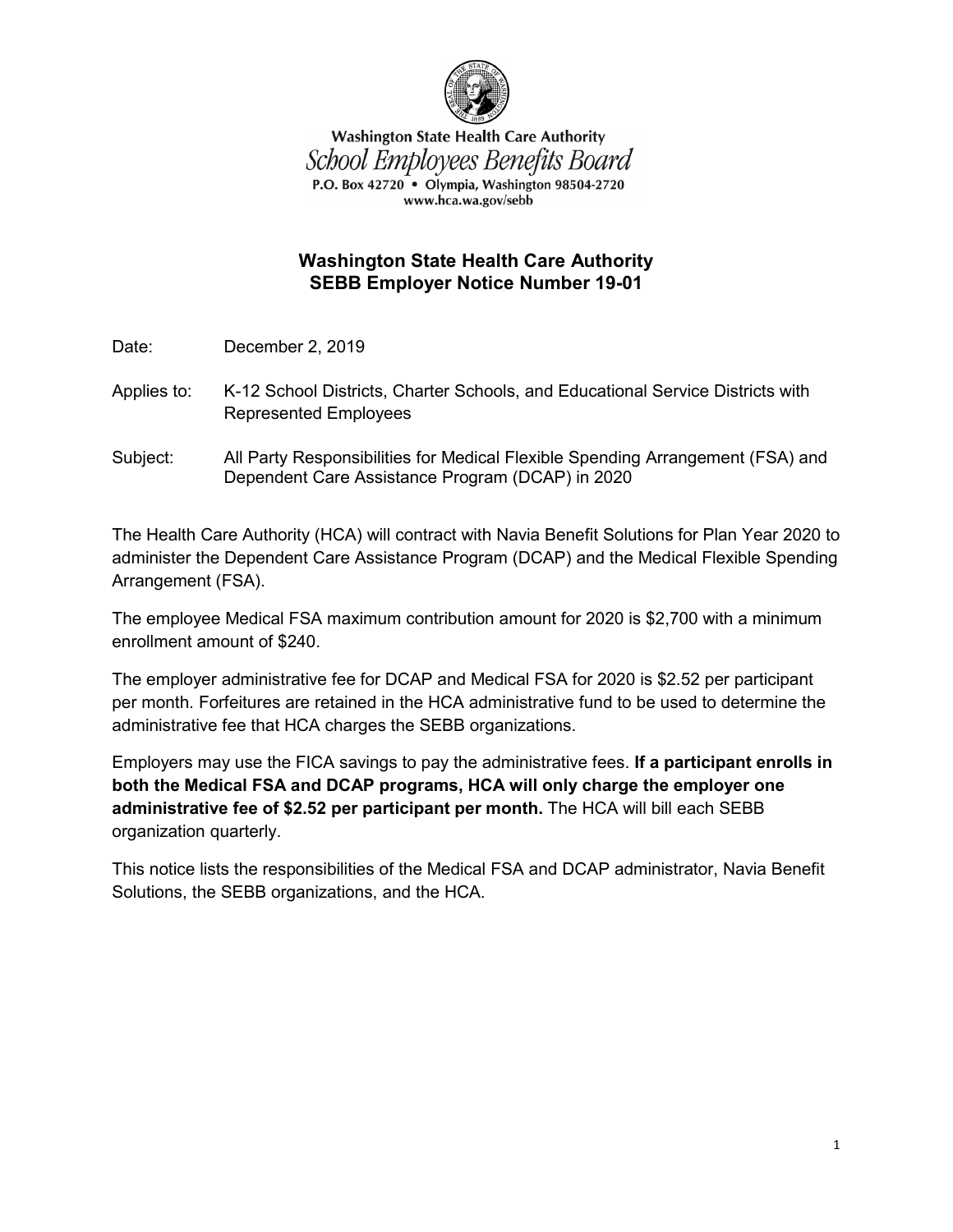K-12 school districts, charter schools, and educational service district with represented employees December 2, 2019

## **Medical FSA/DCAP Administrator Responsibilities**

Navia Benefit Solutions will:

- Provide paper and online enrollment (via their website) during the School Employees Benefits Board Program (SEBB) Program annual open enrollment period (October 1 through November 15).
- Assist with enrollment activities by providing general information and customer support to employees on its website [\(sebb.naviabenefits.com\)](http://sebb.naviabenefits.com/) and toll-free phone number (1-800-669- 3539).
- Participate in several SEBB Program annual open enrollment benefit fairs sponsored by the HCA.
- Accept employees' eligibility documentation from their employing SEBB organizations.
- Check employees' enrollment forms and deduction amounts, and transmit the deduction amounts to SEBB My Account.
- Offer a medical FSA debit card (Navia Benefits Card) for participants to use when they incur medical expenses. **Debit cards are not available for the DCAP program.**
- Offer fax numbers (1-425-451-7002 or toll-free 1-866-535-9227) to send claims and other correspondence.
- Process and pay claims.
- Provide the HCA with monthly bank account reconciliations, annual forfeiture reports, and other reports as needed.

# **SEBB Organization's Responsibilities**

The SEBB organization's payroll systems will:

- Receive and process payroll deduction files from Navia Benefit Solutions.
- Forward actual dollars collected monthly from medical FSA and/or DCAP payroll deductions to designated Lockbox:
	- o HCA SEBB FLEX
	- o PO BOX 84245
	- o Seattle, WA 98124-5545.
- Transmit Medical FSA and/or DCAP payroll deduction detail information to SEBB My Account.
- Provide all employee data needed to complete the annual IRS mandated non-discrimination testing to Navia Benefit Solutions.Provide timely and accurate reconciliations of all employees' eligibility and enrollment discrepancies upon Navia Benefit Solutions request.
- Provide medical FSA and DCAP enrollment forms and educational materials to their employees upon request. These materials can be downloaded and printed from Navia Benefit Solutions web site at [sebb.naviabenefits.com.](http://sebb.naviabenefits.com/)
- Pay an administrative fee of \$2.52 per participant per month. HCA will bill each SEBB organization quarterly. SEBB organizations will pay on time as instructed by HCA.
- Participate in evaluation meetings held by HCA, if appropriate, to discuss Navia Benefit Solutions performance.